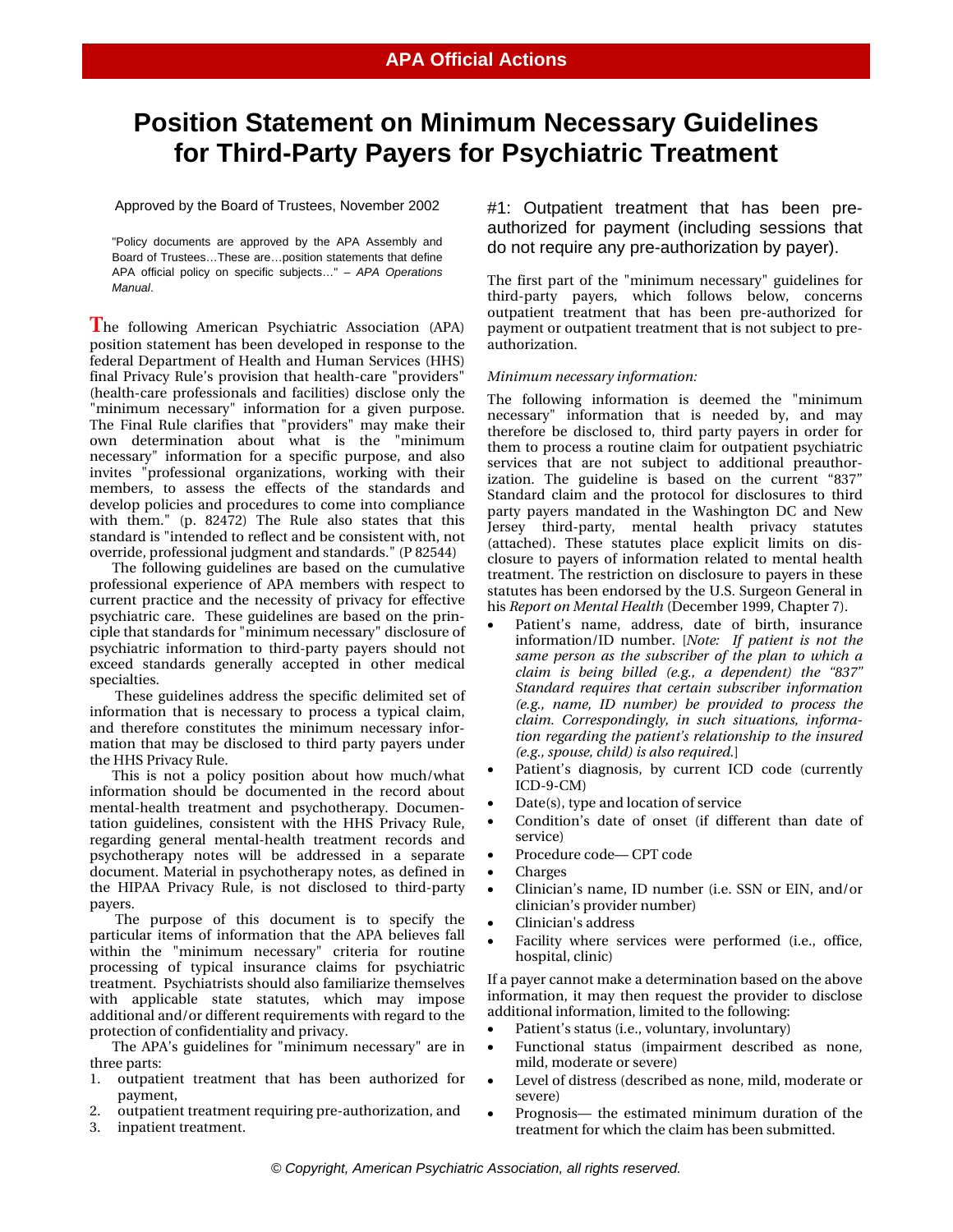# **#2: Outpatient treatment that requires authorization for payment.**

The second part of the "minimum necessary" guidelines for third-party payers, which follows below, concerns outpatient treatment that requires authorization for payment of outpatient treatment. This includes prospective or retrospective reviews for this purpose.

## *Minimum necessary information:*

The following information is deemed the "minimum necessary" information that is needed by, and may therefore be disclosed to, third party payers in order for them to authorize payment for outpatient psychiatric services. The guideline is based on the HCFA 1500 Claim Form, the Washington, DC and New Jersey peer review laws, and the current 837 Standard claim. Consistent with the Rule's "minimum necessary" provision, clinical information disclosed to payers for pre-authorization purposes will be used/disclosed by only those individuals who perform the review. The only information disclosed to payers' administrative personnel should be administrative billing information on the current 837 Standard claim. .

## *Administrative billing information:*

- Patient's name, address, date of birth, insurance information/ID number. [*Note: If patient is not the same person as the subscriber of the plan to which a claim is being billed (e.g., a dependent) the "837" Standard requires that certain subscriber information (e.g., name, ID number) be provided to process the claim. Correspondingly, in such situations, information regarding the patient's relationship to the insured (e.g., spouse, child) is also required.*]
- Patient's diagnosis by current ICD code (currently ICD-9-CM)
- Clinician's name, ID number (i.e., SSN or EIN, and/or clinician's provider number) and address
- Facility where services were performed (i.e. office, hospital, clinic)
- Date(s), type and location of service current and planned
- Condition's date of onset (if different than date of service)
- Procedure code–CPT code
- Charges

## *Clinical information for authorization of benefits:*

- Treatment planned—CPT code(s), including recommended/expected frequency
- Currently on psychiatric medications? Y/N
- Patient's status (i.e., voluntary, involuntary)
- Functional status (impairment: none, mild, moderate or severe) or Axis V (GAF)
	- o Current
	- o Highest in past year
	- o Estimated GAF at treatment's completion (would address treatment goal)
- Level of distress (none, mild, moderate or severe) or Axis IV rating

 Prognosis—the estimated minimum duration of the treatment for which authorization is sought

## **#3: Minimum necessary information for inpatient psychiatric treatment.**

The third part of the "minimum necessary" guidelines for third-party payers, which follows below, concerns inpatient treatment that requires authorization for payment.

#### *Minimum necessary information:*

The following information is deemed the "minimum necessary" information that is needed by, and may therefore be disclosed to, third party payers in order for them to authorize payment for inpatient psychiatric services. Consistent with the Rule's "minimum necessary" provision, clinical information disclosed to payers for preauthorization purposes will be used/disclosed by only those individuals who perform the review. The only information disclosed to payers' administrative personnel should be administrative billing information on the Current 837 Standard claim.

### *Administrative Billing Information*

- Patient's name, address, date of birth, insurance information/ID number. [*Note: If patient is not the same person as the subscriber of the plan to which a claim is being billed (e.g., a dependent) the "837" Standard requires that certain subscriber information (e.g., name, ID number) be provided to process the claim. Correspondingly, in such situations, information regarding the patient's relationship to the insured (e.g., spouse, child) is also required.*]
- Patient's diagnosis, by current ICD code (currently ICD-9-CM)
- Condition's date of onset, (if different than date of service)
- Clinician's name, ID number (i.e. SSN or EIN, and/or provider number) and address
- Facility where services were performed (i.e., office, hospital, clinic)
- Date(s), type and location of service—current and planned
- Procedure code—E&M code(s), or CPT code for ECT
- Charges

## *Clinical Information for Review*

- Patient's status (i.e., voluntary, involuntary)
- Functional status (impairment: none, mild, moderate or severe) or Axis V:
	- o Current
	- o Highest in past year
	- o Estimated GAF at discharge
- Level of distress (none, mild, moderate or severe) or Axis IV:
- Current Risk Factors
	- o At risk for harm to self Y/N
	- o At risk for harm to others Y/N
	- o Currently on psychiatric medications Y/N
	- o At risk for medical complications Y/N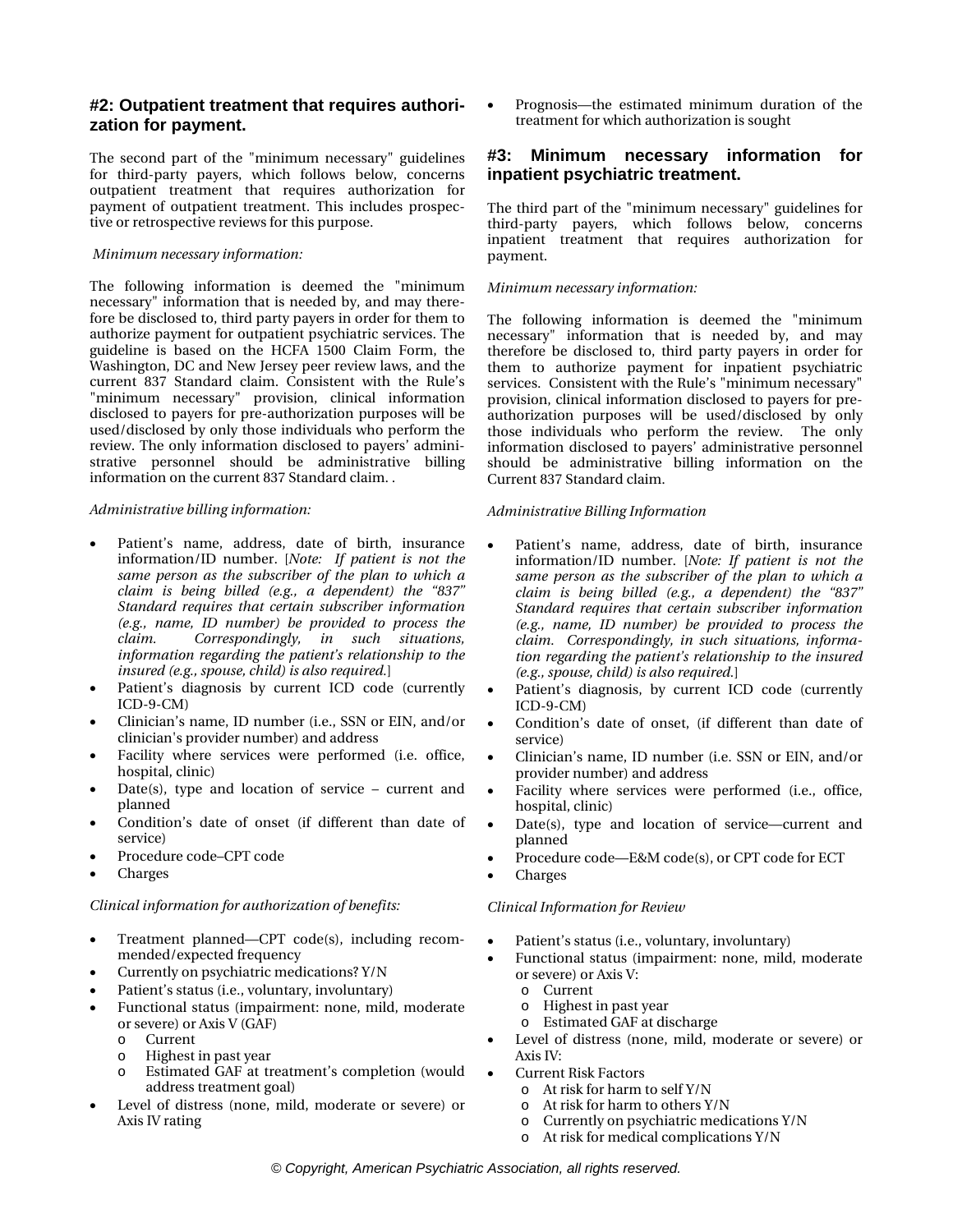o Other--specify

- Treatment planned: E&M code(s), or CPT code for ECT, including recommended/expected frequency and duration
- Response to treatment, patient's progress, or revision in treatment plan (for authorization of additional treatment). Describe briefly:
- Inpatient treatment goal(s)
- Prognosis—the estimated minimum duration of inpatient treatment for which authorization is sought

#### *Procedure for requesting additional information:*

The preceding guidelines should be sufficient in providing the necessary information to the insurer in almost every case for the purposes previously described. In rare cases, following disclosure of the above information, if the thirdparty payer 1) questions the patient's entitlement to benefits, or the amount of payment requested, or 2) has reasonable cause to believe the treatment in question may be neither usual, customary nor reasonable, the APA recommends the following procedure:

The disputed question/issue should be referred for an independent review by a qualified psychiatrist who is independent of the insurer, whose cost will be borne by the insurer. This reviewer will be given access to the clinical information necessary for the review. However, only the reviewer's determination (and no additional clinical information) shall be disclosed by the treating psychiatrist or the reviewer to the insurer for this purpose. Privacy statutes in New Jersey and the District of Columbia (as interpreted and implemented in D.C. through year 2000) provide a long-standing, workable model for such a procedure.

#### **References:**

*NJ REV STAT*. secs. 45:14B-31, et. seq.

*Surgeon General's Report on Mental Health* (Chapter 7) December 1999.

*D.C. CODE* sec. 7-1202.07 (as in effect through September 30, 2002)

#### **Further Reading:**

Hennessy & Hennessy, An Economic and clinical rationale for changing utilization review Psychotherapy, v24(3): 340.

#### **New Jersey Revised Statute**

45:14B-31. Definitions

As used in this act:

a. "Administrative information" means a patient's name, age, sex, address, educational status, identifying number, date of onset of difficulty, date of initial consultation, dates and character of sessions (individual or group), and fees;

b. "Diagnostic information" means therapeutic characterizations which are of the types that are found in the Diagnostic and Statistical Manual of Mental Disorders (DSM III), of the American Psychiatric Association, or other professionally recognized diagnostic manual;

c. "Disclose" means to communicate any information in any form;

d. "Independent professional review committee" means that group of licensed psychologists established pursuant to section 14 of this act by the State Board of Psychological Examiners;

e. "Third-party payor" means any provider of benefits for psychological services, including but not limited to insurance carriers and employers, whether on an indemnity, reimbursement, service or prepaid basis, but excluding governmental agencies;

f. "Usual, customary or reasonable." In applying this standard the following definitions are applicable:

(1) "Usual" means a practice in keeping with the particular psychologist's general mode of operation;<br>(2) "Customary" means that range of us

"Customary" means that range of usual practices provided by psychologists of similar education, experience, and orientation within a similar geographic or socioeconomic area;

(3) "Reasonable" means that there is an acceptable probability that the patient will realize a significant benefit from the continuation of the psychological treatment.

 In applying the standards of "usual, customary, and reasonable," the following guidelines are applicable: If a psychological treatment is "usual" or "customary," an inference that the treatment is also "reasonable" is warranted. If the treatment is neither "usual" nor "customary," then it shall satisfy the criterion of "reasonable." L. 1985, c. 256, s. 1.

#### 45:14B-32. Disclosure to third-party payor

 A patient who is receiving or has received treatment from a licensed, practicing psychologist may be requested to authorize the psychologist to disclose certain confidential information to a third-party payor for the purpose of obtaining benefits from the third-party payor for psychological services, if the disclosure is pursuant to a valid authorization as described in section 6 of this act and the information is limited to:

- a. Administrative information;
- b. Diagnostic information;

c. The status of the patient (voluntary or involuntary; inpatient or outpatient);

d. The reason for continuing psychological services, limited to an assessment of the patient's current level of functioning and level of distress (both described by the terms mild, moderate, severe or extreme);

e. A prognosis, limited to the estimated minimal time during which treatment might continue.

L. 1985, c. 256, s. 2.

#### 45:14B-33. Independent review

 If the third-party payor has reasonable cause to believe that the psychological treatment in question may be neither usual, customary nor reasonable, the third-party payor may request, and compensate reasonably for, an independent review of the psychological treatment by an independent professional review committee. The request shall be made in writing to the treating psychologist. No third-party payor having such reasonable cause shall terminate benefits without following the procedures set forth in section 4 of this act. L. 1985, c. 256, s. 3.

#### **DISTRICT OF COLUMBIA OFFICIAL CODE 2001 EDITION DIVISION I. GOVERNMENT OF DISTRICT.**

**TITLE 7. HUMAN HEALTH CARE AND SAFETY. SUBTITLE C. MENTAL HEALTH. CHAPTER 12. MENTAL HEALTH INFORMATION. SUBCHAPTER II. DISCLOSURES WITH THE CLIENT'S CONSENT.**

Copyright c 2002 By The District of Columbia All Rights Reserved

Current through October 2, 2001

§ 7-1202.07. Limited disclosure to 3rd-party payors.

(a) A mental health professional or mental health facility may disclose to a 3rd-party payor mental health information necessary to determine the client's entitlement to, or the amount of, payment benefits for professional services rendered; provided, that the disclosure is pursuant to a valid authorization and that the information to be disclosed is limited to:

(1) Administrative information;

(2) Diagnostic information;

(3) The status of the client (voluntary or involuntary);

(4) The reason for admission or continuing treatment; and

 (5) A prognosis limited to the estimated time during which treatment might continue.